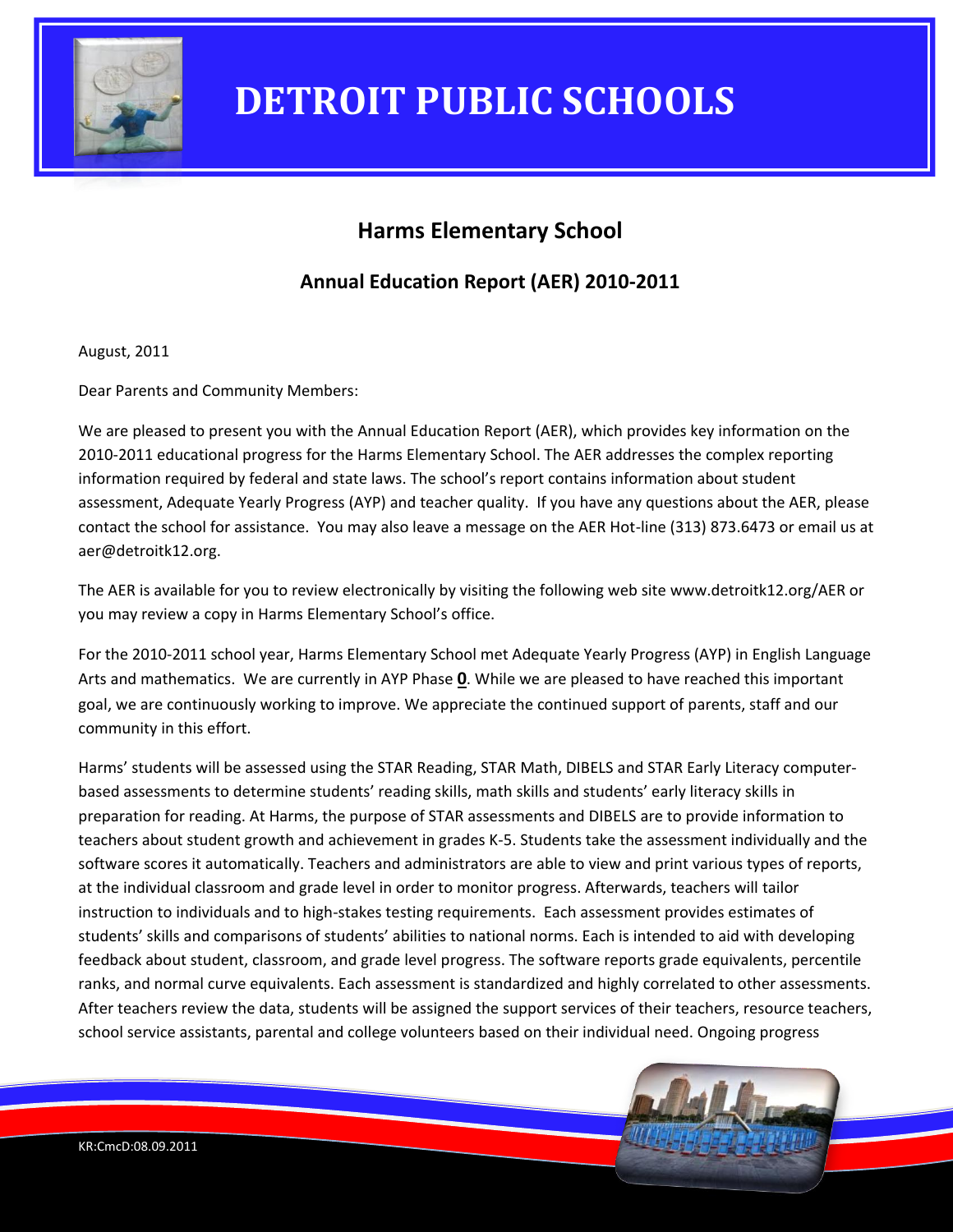

monitoring occurs at the end of every report card marking to reassess students' progress and to monitor and adjust the individualized instruction so that the student can be most successful. The assessments determine the appropriate level of challenge for each student, which allows the teacher to personalize practice in addition to individualizing the instruction. At Harms, teachers will access the STAR assessments on web-based Renaissance Place software. With STAR Reading and DIBELS teachers assess students' reading levels in less than 10 minutes. They receive accurate, reliable, norm-referenced reading scores including grade equivalents, percentile ranks, and normal curve equivalents. Screening is the  $1<sup>st</sup>$  step in Response to Invention (RTI) and RTI is a way to organize time and resources to deliver extra help to kids who need it most. With STAR Early Literacy, students can accurately and reliably assess 41 skills in 7 key early literacy domains. It screens students for placement, diagnostic assessment, progress monitoring, growth measurement, and outcomes assessment. Accelerated Reader (AR) is another program successfully implemented by staff at Harms Elementary. AR allows students to have the most essential reading practice at their own reading level. The program manages all reading activities each student accomplishes including *read to*, *read with*, and *read independently*. It assesses students' reading with a variety of types of quizzes: Reading Practice, Vocabulary Practice, Literacy Skills and Textbook Quizzes. Students' progress and levels are conveyed to parents through conferences, progress reports, and phone calls consistently throughout the each school year. STAR, STAR Early Literacy and AR builds a lifelong love of reading and learning for Harms' students.

Parents/guardians you can become involved in the successful education of your child (ren) by:

- Making sure that your child is in school every day possible!
	- o Make sure they arrive;
		- On time!
		- **D** On Task!
		- Ready to learn!
- Establish a daily family routine with scheduled homework time.
	- $\circ$  Designate a time and place for your child to do homework. Make sure all assignments are completed and promptly returned when due.
	- o Be aware of tests and project schedules
- Use TV wisely
	- $\circ$  Academic Achievement drops for children who watch more than 10 hours a week.
	- o Limit the amount of time spent watching TV
	- o Select educational programs
	- $\circ$  Watch and discuss shows with your child (ren). This will help children understand how stories are structured.

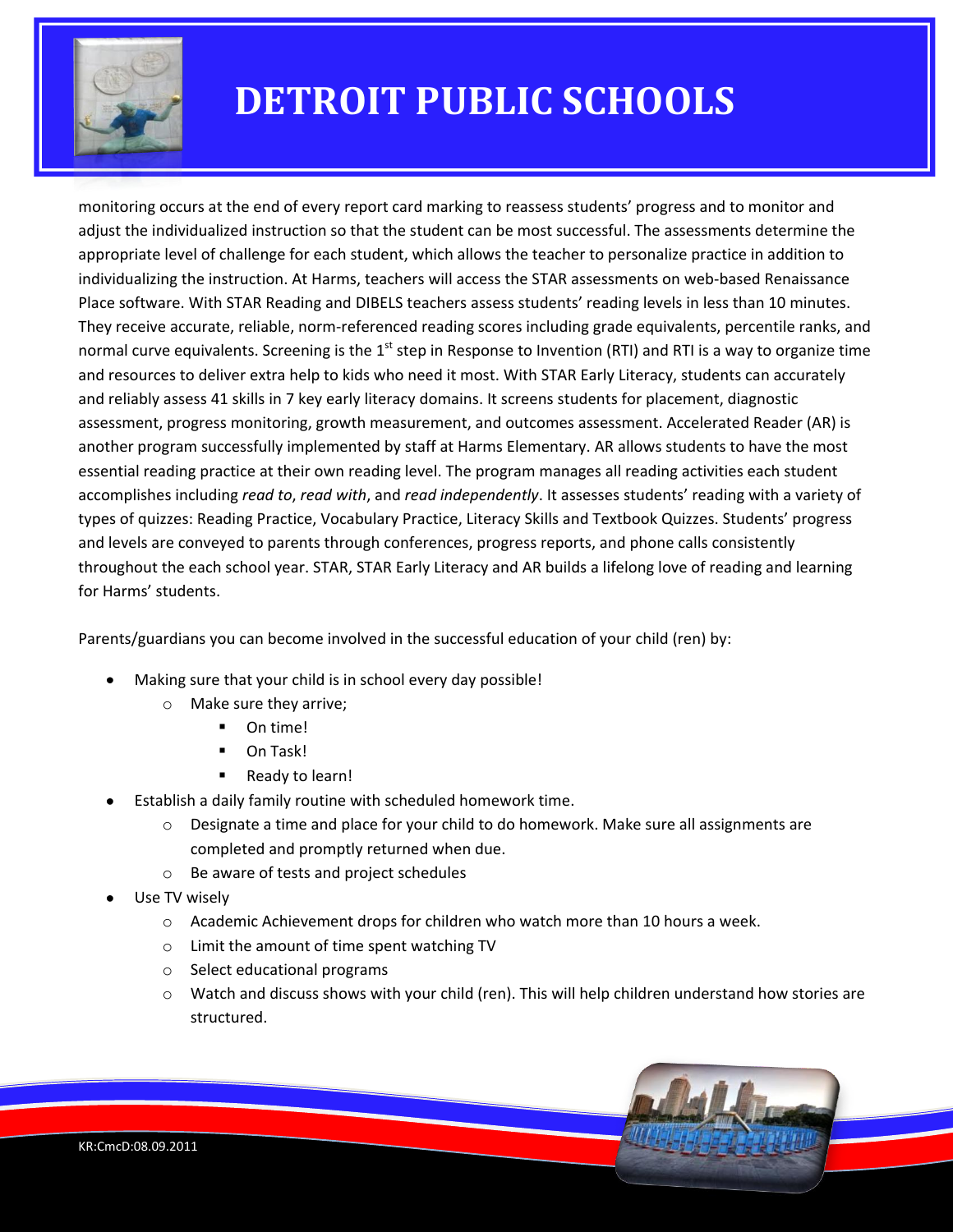

- Make sure your child has access to a computer and the Internet
- Partner with your child's teacher, stay informed about your child (ren)'s progress at school.
- Participate on local school committees
- Become a member of the Local School Community Organization (LSCO)
- Volunteer in and around school

State law requires that we also report additional information.

### **Process for assigning pupils to the school**

During the 2009-2010 school year, students were required to live within the boundary of the school to which they were assigned.

During the 2010-2011 school year Open Enrollment Detroit Public Schools implemented the "Open Enrollment Initiative. This initiative allows students to elect to attend any Detroit Public School without being required to live within the boundary for that school. The "Open Enrollment Initiative" does not apply to the Examination High Schools, or Application Schools. Parents may enroll their child (ren) in the school of their interest as long as the school has not reached capacity for their particular grade. Enrollment preference is given to students who live within the boundary of a school. It should also be noted that transportation will not be provided for students who select a school outside of the boundary of their home school. Open Enrollment Initiative resources can be found on our web-site at: http://detroitk12.org/resources/prospective\_students/

#### **School Improvement Status**

| Year      | School Improvement Status |
|-----------|---------------------------|
| 2010-2011 | N/A - AYP Met             |
| 2009-2010 | $N/A$ - AYP Met           |

#### **Detroit Public Schools' Core Curriculum:**

Consistent with the District academic plan, **Excellent Schools for Every Child,** there are aggressive plans to accelerate the rate of student achievement and to ensure that students graduate with the academic and social skills necessary for success in college and the workplace.

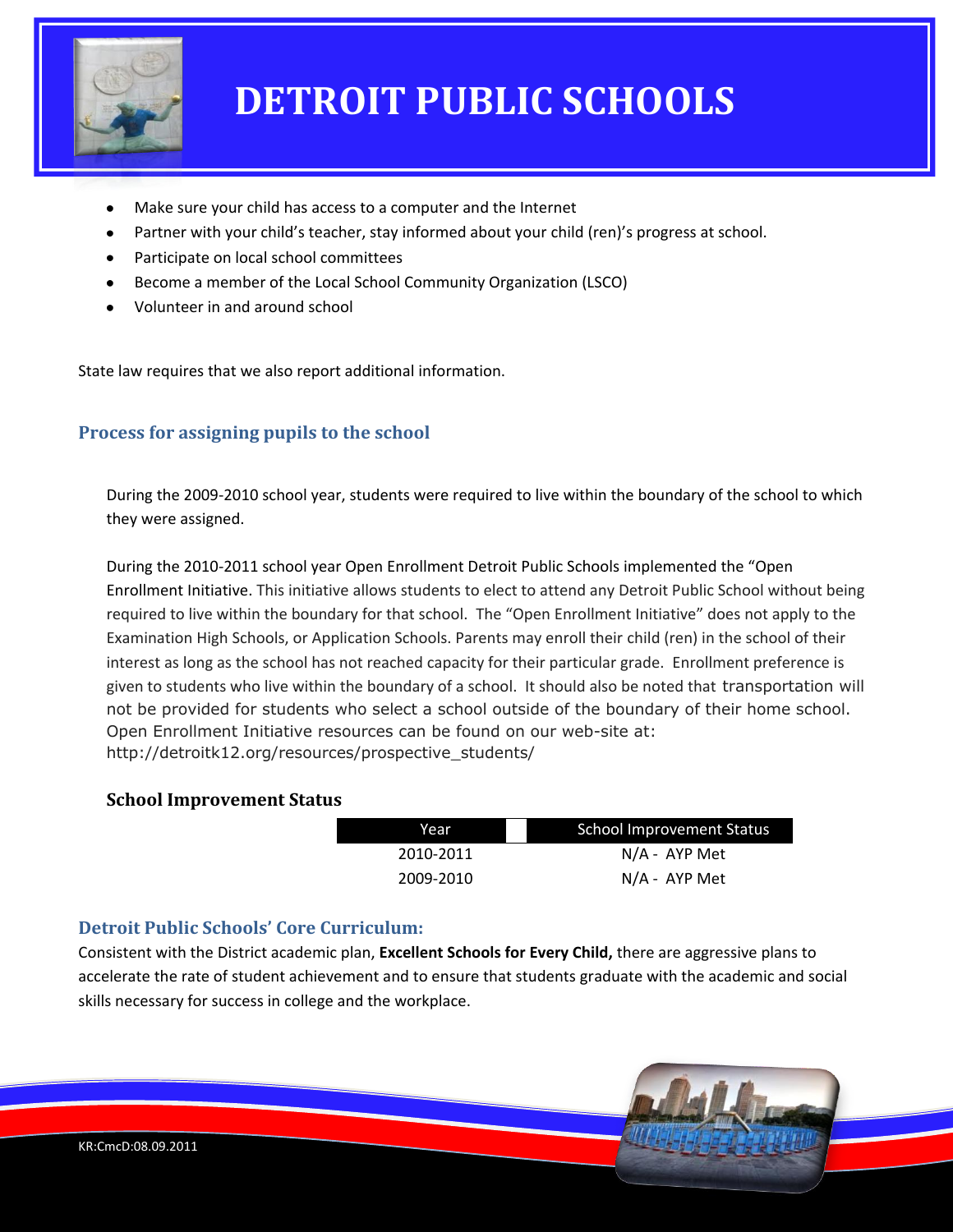

#### **Specific curriculum actions include:**

\*alignment of the curriculum, lessons planning and pacing calendars to national and state standards

\*ensuring that material and texts and supplemental resources and used in the classroom are directly linked to and with the grade expectations

\*defined grade level expectations to create alignment throughout the school

\* Administration and review of quarterly benchmark assessments for students in grades 3-12

\*use pre-intervention tools such as the Dynamic Indicator of Basic Early Literacy Skills (DIBLES) to access language fluency for students on grades Prek-2 to ensure literacy foundation for reading success

\*use of the data (both formal and informal) to inform teaching strategies and professional development needs for staff, including but not limited to, teachers and administrators

\*focused professional development on the use of appropriate curriculum and teaching strategies, monitoring results and developing the interventions for re-teaching, as necessary

\*use technology (Learning Village/an on-line instructional management system) as a tool to manage instruction and teacher practice

#### **Access to the Core Curriculum**

The instructional strategies and grade level expectations are aligned to the state standards and the NAEP. This represents the core curriculum which is supported by the texts, materials, computer soft ware and other school level resources used daily in the classrooms. All of the professional development activities are aligned to the core curriculum.

The implementation is a process delineated in the District Plan **Excellent Schools for Every Child**. This plan serves as the framework for each school's academic achievement plan. The frequent monitoring of the implementation of these plans is conducted by the school diagnostic visits, review of the benchmark assessments, use of the teacher evaluation tool and adherence to the pacing calendar.

The variances from the state plan can be found in the grade level expectations which are also aligned to the higher standards of NAEP.

A Summer Parent University is offered with classes to increase parenting skills, early childhood literacy, adult literacy and GED. During the school year, the Regional Parent Resource Center are a vehicle for

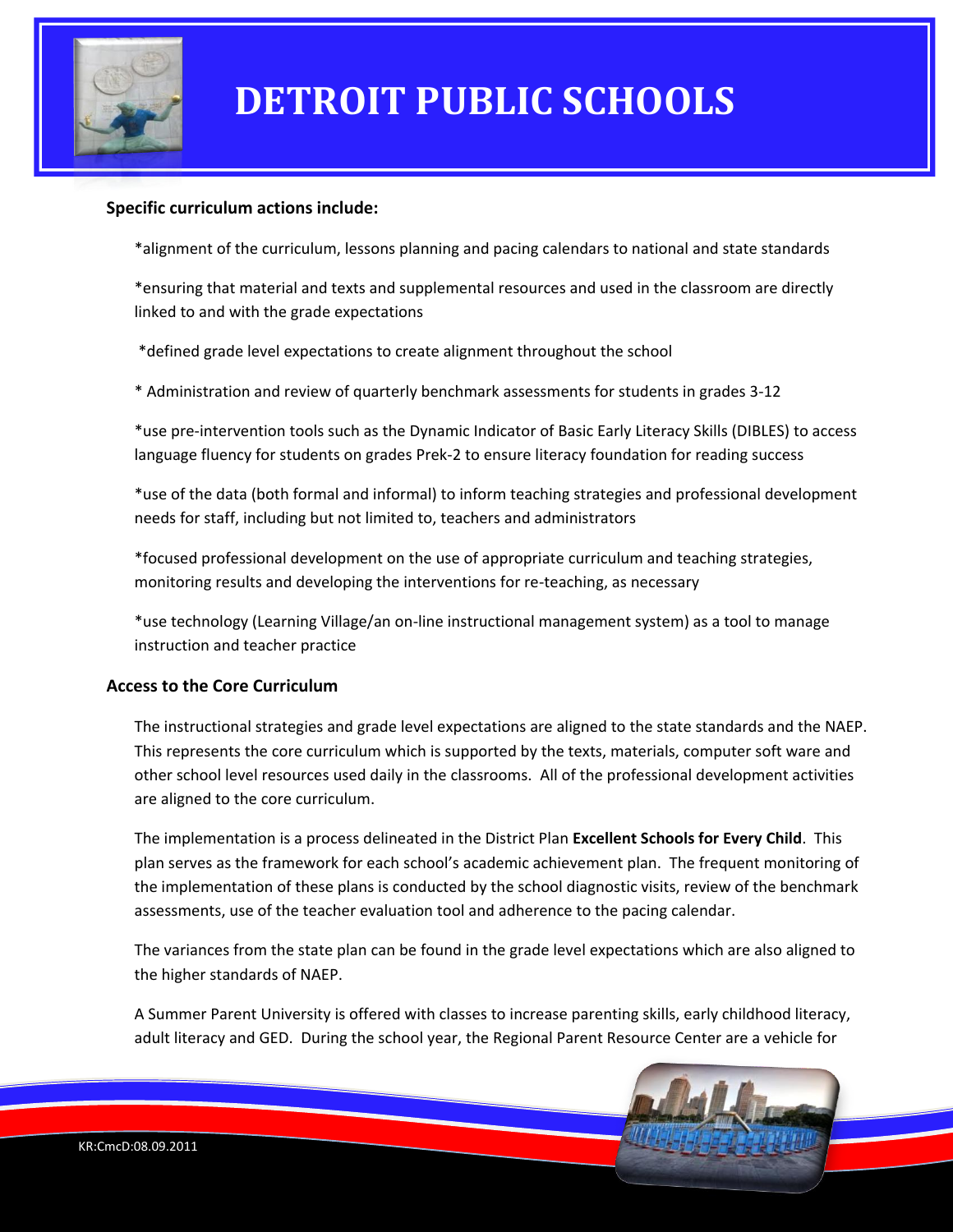

parents and other community member to participate in regular and on-going informational and participatory sessions focused on curriculum and instruction. Learning Village (an on line instructional management system)

Web updates and semi-annual progress reports are also a means to disseminate information to parents and community.

Detroit Public Schools Core Curriculum is currently under revision. Pacing Charts and Curriculum guided will be posted to the Academic Affairs page of our web-site in the near future.

#### **Parent Engagement**

\*Use the technology portal for parents to view daily lessons and to communication with teachers.

\*implement and follow through with the parent contracts.

\*increase the Volunteer Reading Corps from approximately 5000 volunteers this year to 10,000 for next school year.

\*use the Parent Resource Center to engage parents in innovative workshops and session that are practical and will result in parent support to students at home.

### **Student Achievement Results**

Aggregate Student Achievement Results and Detroit Public Schools Quarterly Benchmark Assessment in Reading and Mathematics for Harms Elementary School can be found on the Detroit Public Schools' webpage at the Research, Evaluation and Assessment site at [http://detroitk12.org/data/rea/.](http://detroitk12.org/data/rea/) The following reports are available:

- District Profile Report Ä
- Combined School Profile Reports
- Individual School Profile Reports
- Adequate Yearly Progress (AYP) Reports
- Annual Education Report

A hard copy is also available in the school's office. Contact the school's principal for more details.